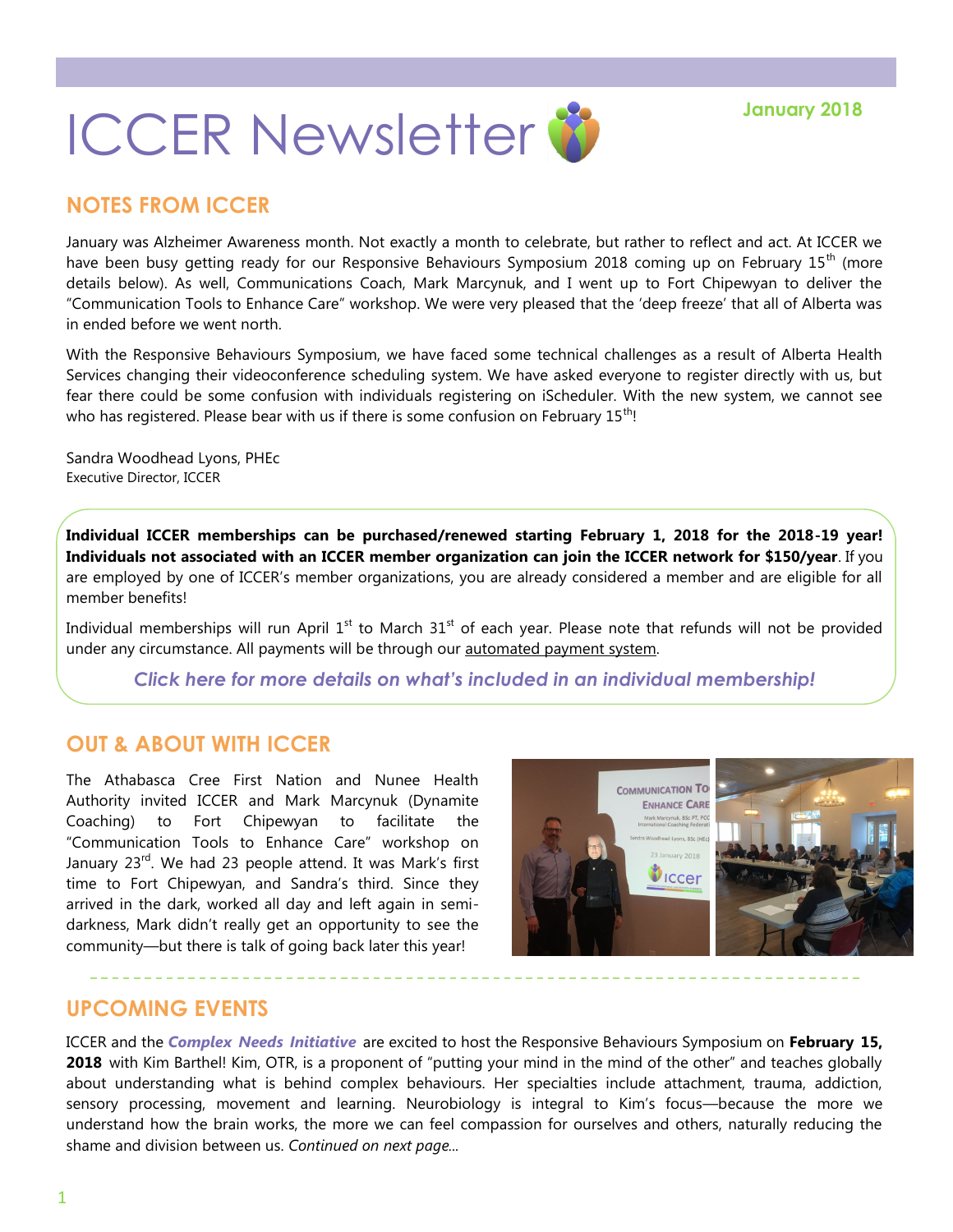## **UPCOMING EVENTS CONT'D**

The focus of this engaging workshop is to better understand complex behaviours in older adult and geriatric populations and develop strategies to promote quality of life for all involved. Relationship building skills for those working or living with an individual with complex behaviours will be highlighted, as well as approaches to "look beyond the behaviour" and understand how behaviour is communicating unmet needs.

**Note: There is NO COST to attend this event! Kim will be presenting from South Health Campus is Calgary** *(sold out!)***. Additional videoconference sites can be booked on iScheduler.** 

### *[Click here for more information!](https://www.eventbrite.ca/e/becoming-a-behavioural-detective-supporting-complex-behaviour-in-elder-care-tickets-41797910676?utm_campaign=new_event_email&utm_medium=email&utm_term=eventurl_text)*

### **SIGN-UP FOR FUTURE EVENT INVITATIONS!**

If you would like to receive future email invitations to ICCER events, **click on the link** to be added to our distribution list!

**[Click here to subscribe!](https://visitor.r20.constantcontact.com/manage/optin?v=001MqUcqqvjwLD850nipaor0HtdI1Y9d8ED2u9ivDzRV7Gp5uTyf2p54vfsufOQXL7BcGZnnLM-9yRAw3TIqncd_CNV4yZzfE9gE8XUs-KE6So%3D)**

## **SAVE THE DATE!**

#### **ICCER Networking Events and Collaborative Practice Discussions**

ICCER will be hosting Networking Events in both Edmonton (date TBD) and Calgary on April 16<sup>th</sup>! Speakers TBA. Collaborative Practice Discussions will be held in both cities on April  $17<sup>th</sup>$  and  $19<sup>th</sup>$ .

Please note: Networking events are *FREE* for ICCER members and \$50 for non-members to attend. Collaborative Practice Discussions are only open to ICCER member organizations!

### **Walk with Me 2018**

*[Walk with Me: Changing the Culture of Aging in Canada](http://www.the-ria.ca/walkwithme/)* brings together older adults/residents, care partners, educators, policy makers, students and researchers from all over the country to learn about how to enhance the journey of aging across the continuum of care and community living. The conference will be held on **March 5-6, 2018** in **Niagara Falls, ON**. The 3 keynote speakers at the 2018 Conference include Ashton Applewhite, Anti-ageism Activist, Author of "This Chair Rocks" and a TED2017 mainstage speaker; Dr. Emi Kiyota, Founder and President of Ibasho, a consultant to numerous age-friendly design projects in the USA, Europe, Asia and Africa; and Neil Pasricha, a Harvard MDA, *New York Times* bestselling author, award-winning blogger and one of the most popular TED speakers in the world. **Early bird registration has been extended to January 31st!**

# **JOIN OUR COMMUNITY OF PRACTICE**

#### **Music Care CoP**

To help ICCER members become more aware of the music care options and resources available to them, we created a Community of Practice (CoP). **All ICCER members are welcome to participate in the CoP!** Staff who are interested and willing to participate, please contact Emily Dymchuk ([emily@iccer.ca\).](mailto:emily@iccer.ca)

**The next Music Care CoP meeting will be held via teleconference in March 2018.** 

### **SUBSCRIBE TO THE ICCER NEWSLETTER**

Click below to receive future issues of our Newsletter!

**[Click here to subscribe!](https://visitor.r20.constantcontact.com/manage/optin?v=001MqUcqqvjwLD850nipaor0JfDCl8lWHPtLmDKE1oKVPadFtCKS64MCgzWnGgYOX6ySCwPrvn1SoXo9nCXIBnYp6cVIXF92mMQ7-obGrUeUfo%3D)**